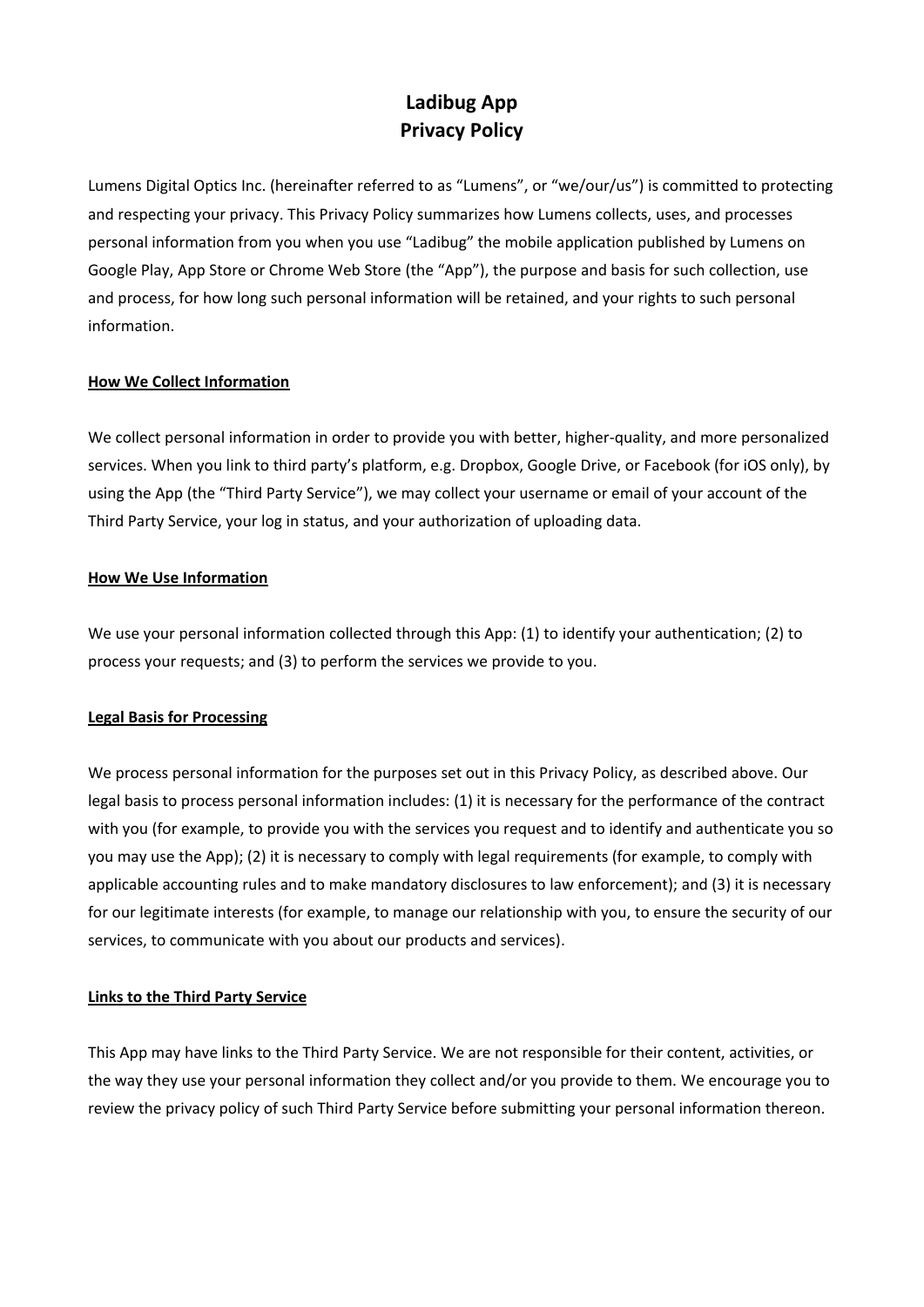Unless otherwise specified in this Privacy Policy, this App does not store your account information of the Third Party Service. Your account information of such Third Party Service is not disclosed to this App and you are free to cancel any of your social networking website connections with this App at any time.

#### **International Transfers of Personal Information**

You understand and consent to the transfer, storage, use or process of your personal information to Lumens who is located in a different country to you. All said transfer, storage, or process of your personal information, is subject to this Privacy Policy and applicable laws on privacy protection and personal information security.

#### **Retention of Your Personal Information**

Except as otherwise required by applicable laws, Lumens will retain your personal information only for as long as is necessary for us to fulfill the purposes for which such information is collected. Thereafter, Lumens will destroy or delete your personal information or make it anonymous such that it cannot be identified or traced back to you.

#### **Your Rights**

Unless otherwise provided under applicable laws, you are entitled to the following rights with regard to your personal information we collect and process:

- 1. object to the processing of your personal information based on grounds other than your express consent;
- 2. impose restriction on processing of your personal information, such as turning down the processing for marketing purpose;
- 3. search and review your personal information;
- 4. copy your personal information;
- 5. receive your personal information that has been provided by you to Lumens in a structured, commonly used and machine-readable format and have the right to transmit these personal information to a third party;
- 6. demand rectification of incorrect or incomplete data; and
- 7. require deletion or removal of your personal information.

In some cases, these rights are subject to certain conditions and limitations. If you would like to exercise any of these rights, please email us to **[[Legal@lumens.com.tw](mailto:Legal@lumens.com.tw)]**. Lumens will process your request pursuant to the applicable laws and regulations.